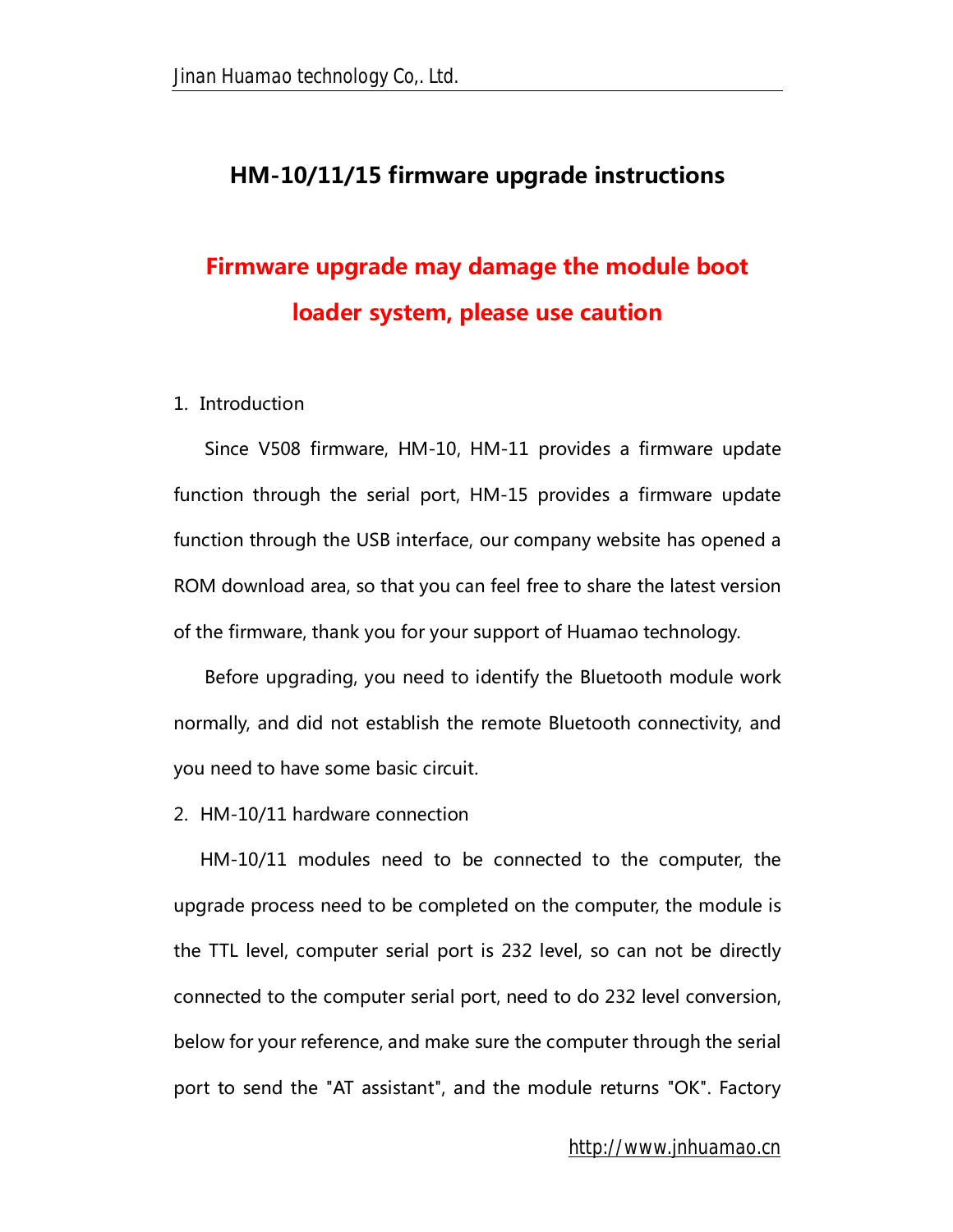

default baud rate is 9600, N, 8,1.

Note: please don't mistake line sequence, or else it may damage the

module.

3. Let the module in the upgrading mode

When the module without establishing a remote connection, through the serial port to send the "AT+SBLUP" command use ComAssistant tool. Module will return the string "OK+SBLUP", then the module will enter the upgrade mode.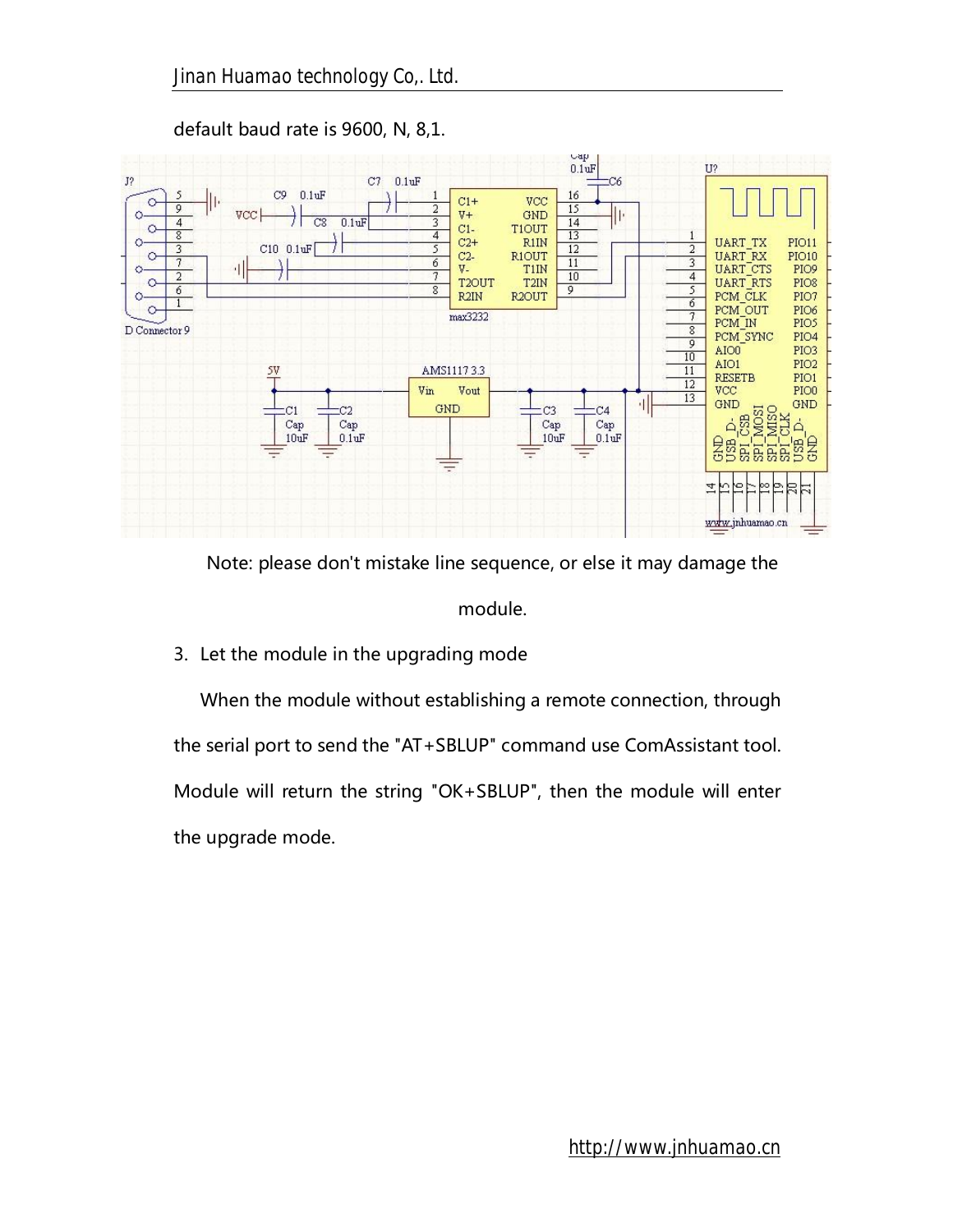| 串口助手V1.5<br>÷                                                                                                                                                                            | a,                                             |  |
|------------------------------------------------------------------------------------------------------------------------------------------------------------------------------------------|------------------------------------------------|--|
| COM58<br>×<br>端<br>$\Box$<br>9600<br>그<br>波特率<br>×<br>校验位<br>None<br>停止位<br>$\blacktriangledown$<br> 1<br>关闭串口<br>请选择<br>4.0 AT<br>$\overline{z}$<br>请选择<br>$\vert \cdot \vert$<br>2.1AT | OK+SBLUP                                       |  |
| 清发送区<br>HEX发送<br>清接收区<br><b>HEX显示</b>                                                                                                                                                    | AT+SBLUP                                       |  |
| 华茂科技,忧质蓝牙供应商                                                                                                                                                                             | 发送<br>版本升级<br>计数清零<br>自动发送间隔 1000<br>毫秒 厂 自动发送 |  |
| www.jnuamao.cn                                                                                                                                                                           | 发送:8<br>接收:8<br>HM-10/11 完美支持IOS, Android, PC  |  |

Note: this operation is not reversible, please be sure to note, after the operation is completed, if you don't want to upgrade, the module will not return to normal working mode.

4. HM-10/11 firmware update

4.1 download upgrade files from [www.jnhuama.cn](http://www.jnhuama.cn) download center.

Note: the CC2540 and the CC2541 version is not common, please

confirm module using the chip model.

A complete upgrade package contains the following documents:

 $\triangle$  HMSoft.bin ======= firmware file

 $\angle$  HMSoft.exe ======= firmware upgrade tool

 $\angle$  Readme.txt ======= Firmware description file

When the module is in the upgrading mode, run the HMSoft.exe, if Win7 and above, please run with administrator privileges, run this file,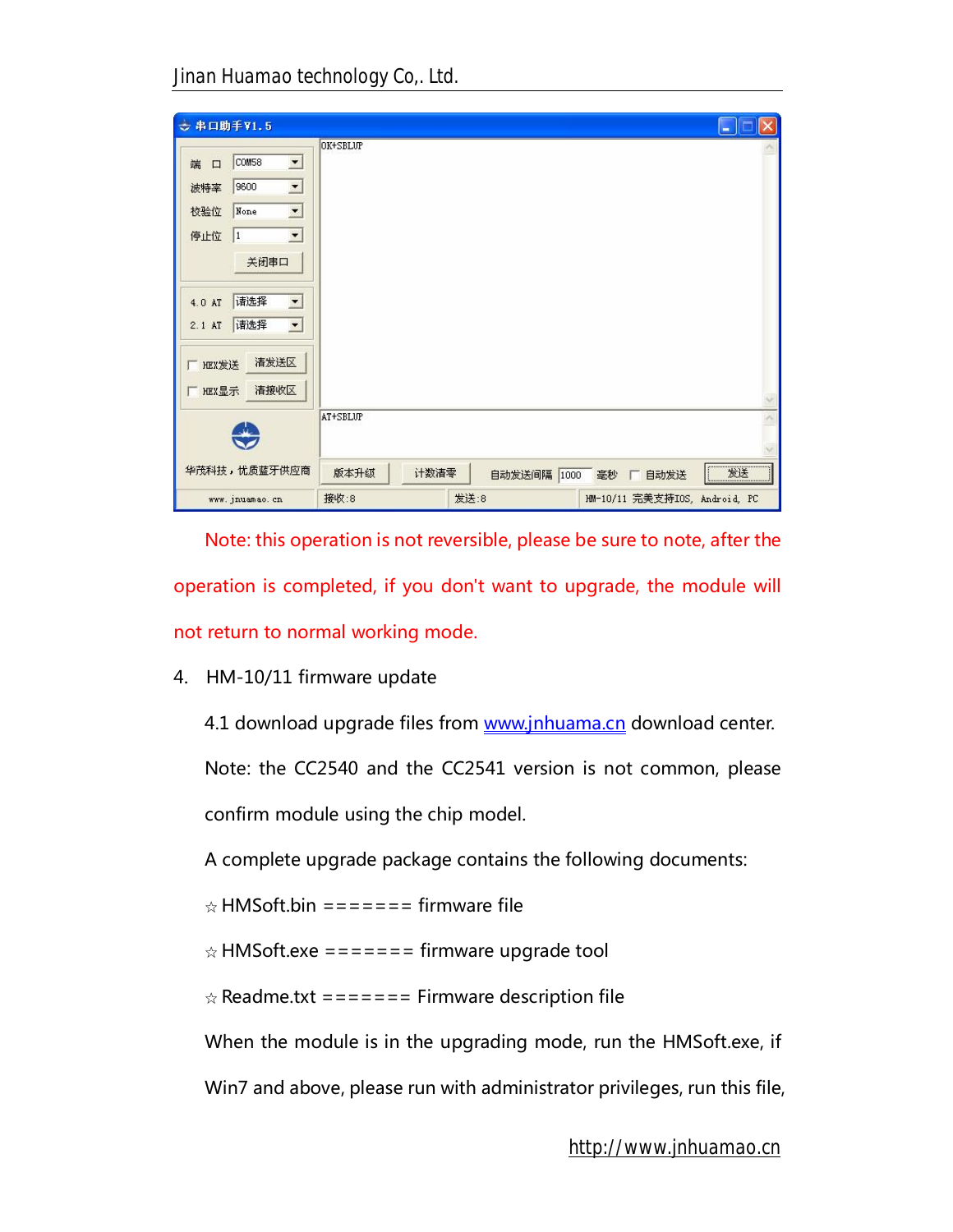please ensure that all the serial assistant has been closed. Please operate according to the following steps.

| <b>Fr</b> HIISoft Serial Bootloader<br><b>V103</b> |                                                        |
|----------------------------------------------------|--------------------------------------------------------|
| Image File:                                        | COM Port:<br>                                          |
|                                                    | Load Image<br>No Reset Vector Verification (8051 only) |

- 4.2 Input module using the serial number to the COM Port input box, please ensure that the port is not occupied
- 4.3 Click"... . "button to select the burning firmware, please select"

HMSoft.bin "file.

| <b>Fr</b> HIISoft Serial Bootloader<br><b>V103</b>                   |                 |
|----------------------------------------------------------------------|-----------------|
| Image File:<br>C:\IAR Systems\HM-10\Projects\ble\HM-10\CC2540DB\CC25 | COM Port:<br>58 |
| No Reset Vector Verification (8051 only)                             | Load Image      |

4.4 Click "Load Image" button, began to upgrade the firmware.



Upgrading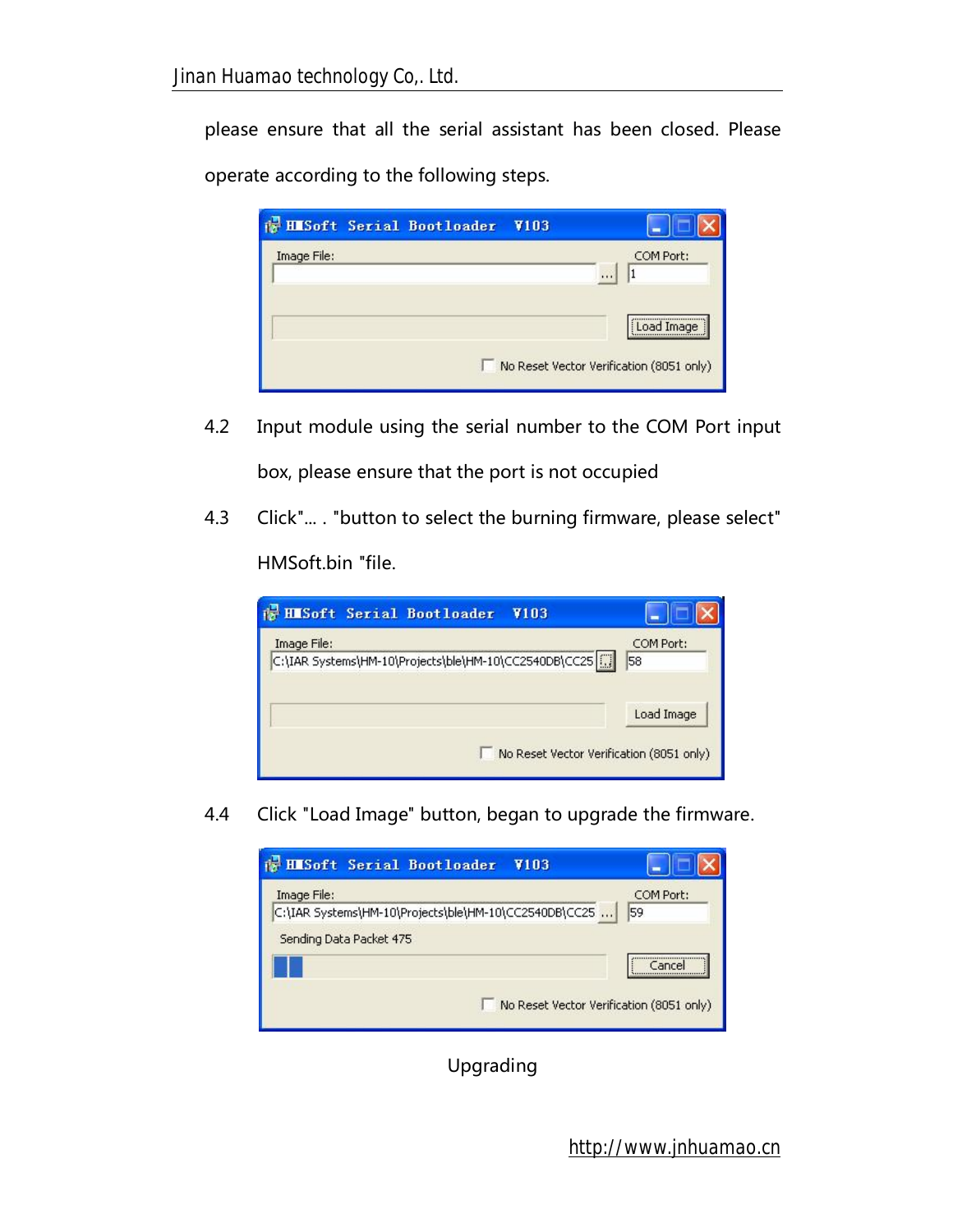| <b>For HMSoft Serial Bootloader</b><br><b>V103</b>                   |                 |
|----------------------------------------------------------------------|-----------------|
| Image File:<br>C:\IAR Systems\HM-10\Projects\ble\HM-10\CC2540DB\CC25 | COM Port:<br>59 |
| Verifying Data Packet 380                                            |                 |
|                                                                      | Cancel          |
| No Reset Vector Verification (8051 only)                             |                 |

### Verifying

4.5 Please do not proceed to other operations, for the progress of the walk, will pop up the following dialog box, which indicates the module firmware upgrade is complete, the module will automatically restart, in work mode, the upgrade is complete.



- 4.6 If not show this dialog box, please redo  $4.2 \times 4.4$  steps.
- 5. HM-15 firmware upgrade

5.1 download upgrade files from [www.jnhuama.cn](http://www.jnhuama.cn) download center.

A complete upgrade package contains the following documents:

 $\triangle$  HMSoft.bin ======= firmware file

 $\angle$  Readme.txt ======= Firmware description file

## 5.2 Upgrading method

Through the serial port assistant to send "AT+UBLUP", HM-15

returns a OK+UBLUP string, will enter the upgrade mode.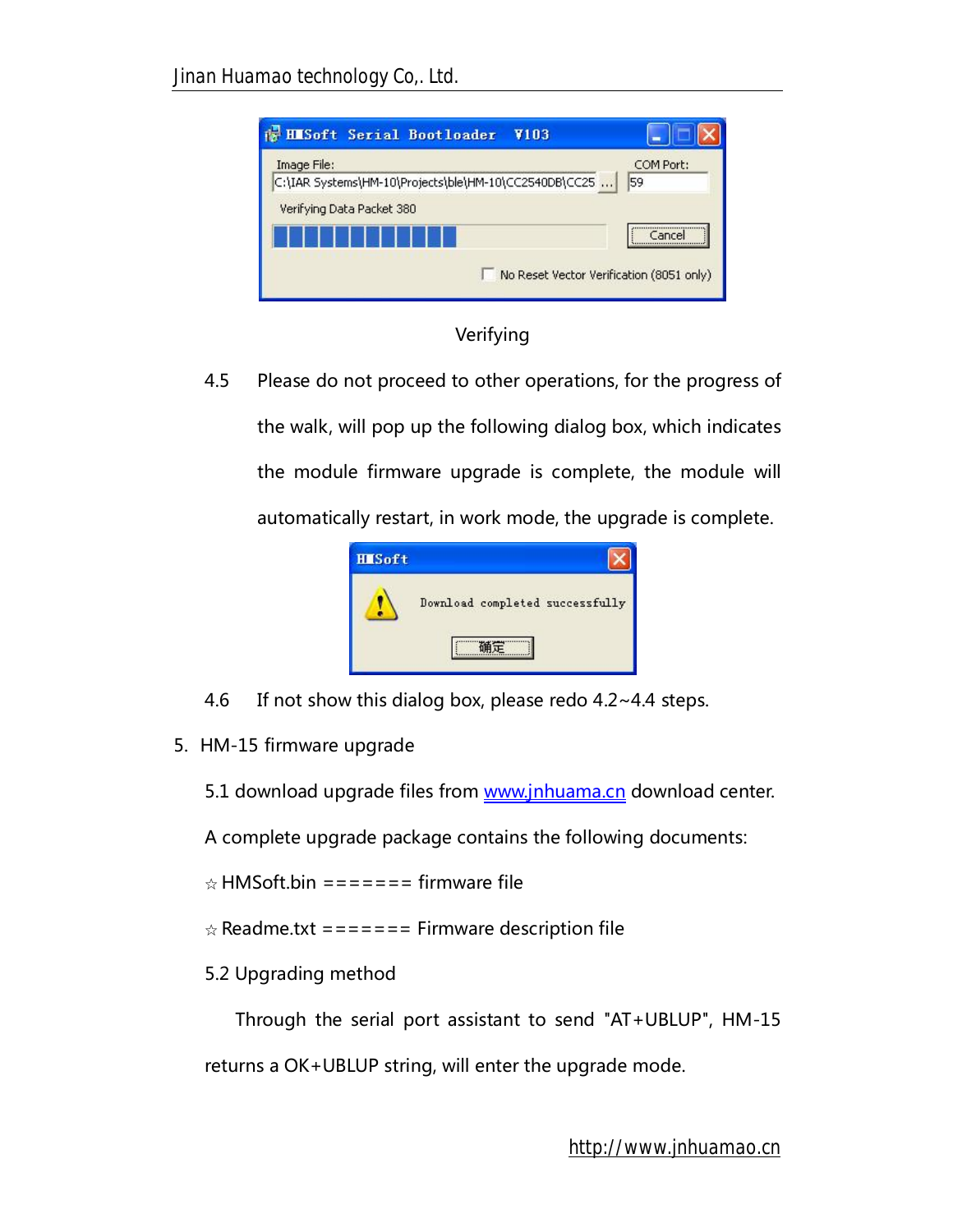| 串口助手V1.5<br>÷                                                                                                                                                                   |                                               | $\Box$ e |
|---------------------------------------------------------------------------------------------------------------------------------------------------------------------------------|-----------------------------------------------|----------|
| COM21<br>$\blacksquare$<br>端<br>$\square$<br>9600<br>그<br>波特率<br>$\blacksquare$<br>None<br>校验位<br>停止位<br>$\blacktriangledown$<br> 1 <br>关闭串口<br>请选择<br>$\blacksquare$<br>4.0 AT | OK+UBLUP                                      |          |
| 请选择<br>그<br>2.1 AT<br>清发送区<br>HEX发送<br>清接收区<br><b>HEX显示</b>                                                                                                                     |                                               |          |
|                                                                                                                                                                                 | AT+UBLUP                                      |          |
| 华茂科技, 忧质蓝牙供应商                                                                                                                                                                   | 版本升级<br>计数清零<br>自动发送间隔 1000<br>毫秒 厂 自动发送      | 发送       |
| www.jnuamao.cn                                                                                                                                                                  | 发送:8<br>接收:8<br>HM-10/11 完美支持IOS, Android, PC |          |

Please note, this command is not reversible, entered the upgrade mode, if you do not want to upgrade, so, you will get a 238KB super small disk.

In the upgrading mode, the computer will add a disk, double-click the disk, will appear the following display interface: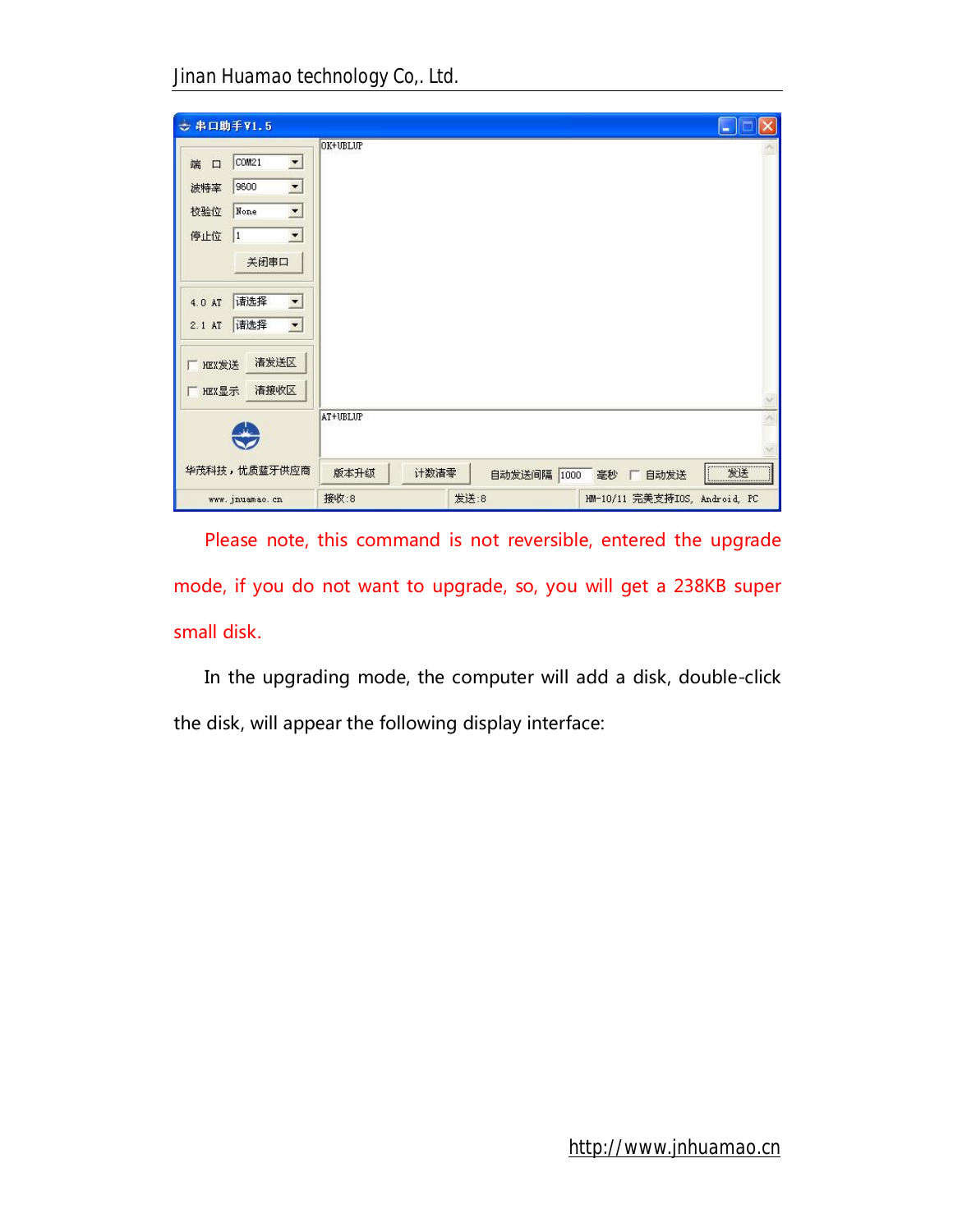*Jinan Huamao technology Co,. Ltd.* 

| = 可移动磁盘 (I:)                                              |                                                                                          | $\Box$ ok |
|-----------------------------------------------------------|------------------------------------------------------------------------------------------|-----------|
|                                                           | 文件(F) 编辑(E) 查看(V) 收藏(A) 工具(E) 帮助(M)                                                      |           |
|                                                           | ● BI · ◎ ● ● D RE B ZIHK   田·                                                            |           |
| 地址(B) → I:\                                               |                                                                                          | ッ 日 神話    |
| 文件和文件夹任务<br>7 创建一个新文件夹<br>● 格这个文件夹发布到<br>Fab.<br>2 共享此文件実 | DEFAULT. CFG<br>MSoft.bin<br><b>HE</b><br>$\mathbf{z}$<br>囲<br>Microsoft Office<br>238 四 |           |
| 其它位置                                                      | $\mathfrak{S}$                                                                           |           |
| 洋细信息                                                      | $\hat{\mathbf{z}}$                                                                       |           |
| 可移动磁盘 (T:)<br>可移动磁盘<br>变件系统: FAT                          |                                                                                          |           |
|                                                           |                                                                                          |           |
|                                                           |                                                                                          |           |
|                                                           |                                                                                          |           |
|                                                           |                                                                                          |           |
|                                                           |                                                                                          |           |
|                                                           |                                                                                          |           |
|                                                           |                                                                                          |           |

Please don't move the DEFAULT.CFG file, select the HMSoft.bin file, and delete it (can hold down Shift and then click delete menu).

After the file is deleted, the disk will temporarily disappear, please wait for the disk appears again, this time there is no HMSoft.bin file in the disk. As shown below: